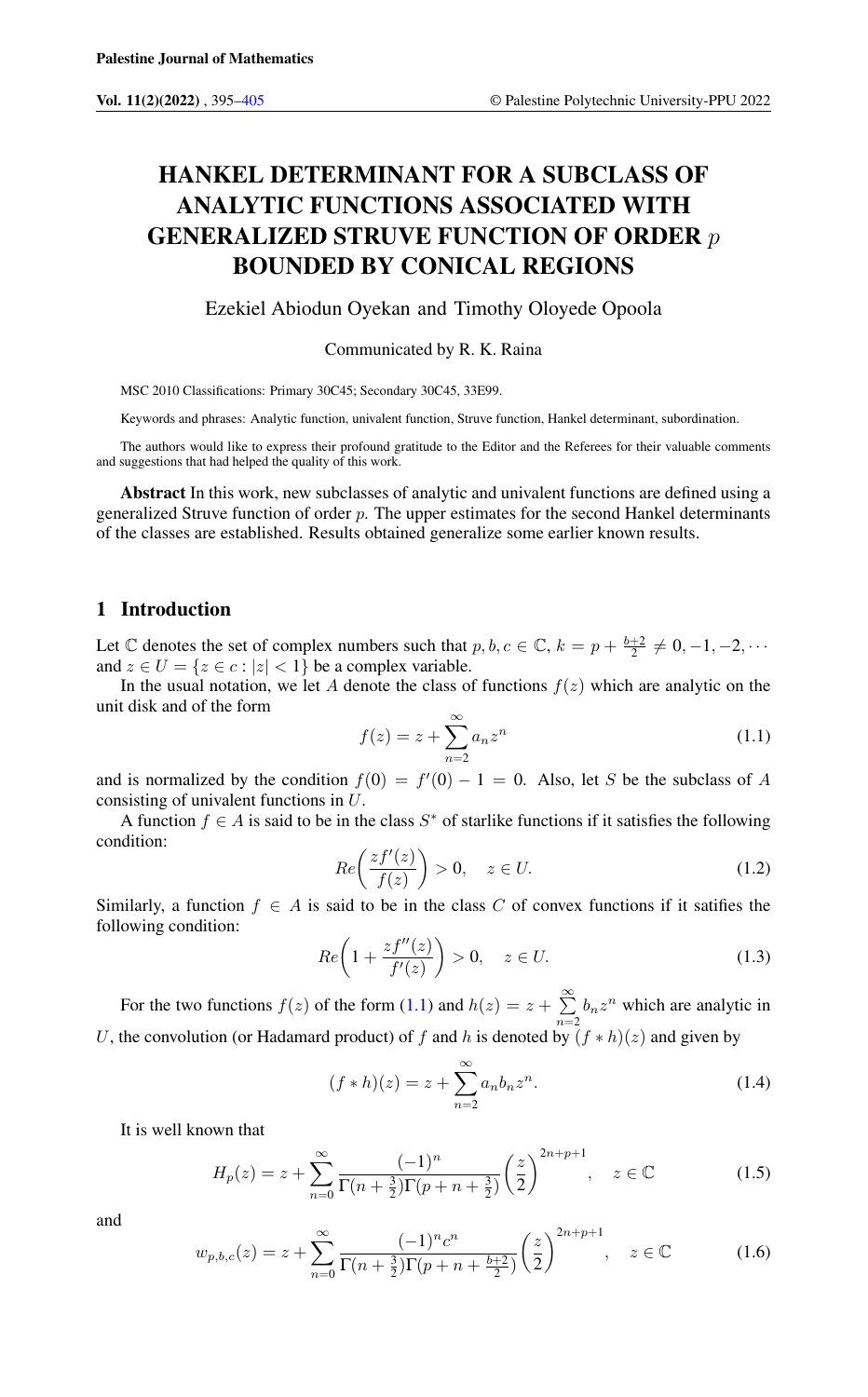are particular solutions of certain second-order nonhomogeneous differential equations and are respectively called Struve and generalized Struve functions. Let

$$
u_{p,b,c}(z) = 2^p \sqrt{\pi} \Gamma \left( p + \frac{b+2}{2} \right) z^{\frac{-p-1}{2}} w_{p,b,c}(\sqrt{z}). \tag{1.7}
$$

By utilizing the Pochhammer symbol,  $(k)_n = \frac{\Gamma(k+n)}{\Gamma(k)} = k(k+1)\cdots(k+n-1)$ , one can write the following form of  $u_{n,b,c}(z)$ :

$$
u_{p,b,c}(z) = \sum_{n=0}^{\infty} \frac{\left(\frac{-c}{4}\right)^n}{\left(\frac{3}{2}\right)_n (k)_n} z^n = b_0 + b_1 z + b_2 z^2 + \cdots,
$$
 (1.8)

 $k=p+\frac{b+2}{2}\neq 0,-1,-2,\cdots,b_n=\frac{(-1)^nc^n\Gamma(\frac{3}{2})\Gamma(k)}{4^n\Gamma(n+\frac{3}{2})\Gamma(n+k)}$  $\frac{(-1)^{-1}C^{-1}(\frac{1}{2})\Gamma(k)}{4^n\Gamma(n+\frac{3}{2})\Gamma(n+k)}$  for  $n\geq 0, b_0=1$ .

We note that the function  $u_{p,b,c}$  is analytic in  $\mathbb{C}$ , and satisfies the condition  $u_{p,b,c}(0) = 1$ . For more information on Struve function  $(1.5)$  and its generalized form  $(1.6)$ , see [[\[13\]](#page-10-0),[\[18\]](#page-10-1),[\[19\]](#page-10-2),[\[20\]](#page-10-3)].

<span id="page-1-0"></span>Also, let

$$
g_{p,b,c}(z) = zu_{p,b,c}(z) = z + \sum_{n=2}^{\infty} \frac{\left(\frac{-c}{4}\right)^{n-1}}{\left(\frac{3}{2}\right)_{n-1}(k)_{n-1}} z^n \tag{1.9}
$$

Orhan and Yagmur [\[13\]](#page-10-0) investigated the geometric properties of the functions given by [\(1.9\)](#page-1-0) and they include univalency, starlikeness, and convexity properties of the functions.

Following  $(1.4)$  and by making use of  $(1.1)$  and  $(1.9)$ , Raza and Yagmur  $[16]$  defined the function

$$
T_{p,b,c}(z) = (f * g_{p,b,c})(z) = z + \sum_{n=2}^{\infty} \frac{\left(\frac{-c}{4}\right)^{n-1}}{\left(\frac{3}{2}\right)_{n-1}(k)_{n-1}} a_n z^n.
$$
 (1.10)

For the purpose of this present work and for convenience, we shall let

$$
T_{p,b,c}(z) = \vartheta = \left\{ G : G(z) = z + \sum_{n=2}^{\infty} \frac{\left(\frac{-c}{4}\right)^{n-1}}{\left(\frac{3}{2}\right)_{n-1}(k)_{n-1}} a_n z^n, f \in A \right\}
$$
(1.11)

 $\vartheta$  is the class of generalized Struve function.

We claim that

$$
G(z) = z - \frac{c}{6k_1}a_2z^2 + \frac{c^2}{20k_2}a_3z^3 - \frac{c^3}{56k_3}a_4z^4 + \frac{c^4}{144k_4}a_5z^5 - \cdots
$$
 (1.12)

where

$$
(k)_1 = k_1, (k)_2 = k_2, ..., (k)_n = \frac{\Gamma(k+n)}{\Gamma(k)} = k_n; \forall n \in \mathbb{N}.
$$

The conic region  $\Omega_k$  was introduced and studied by Kanas and Wisniowska [\[5\]](#page-9-1) and it was given by

$$
\Omega_k = \{u + iv : u^2 > k^2(u - 1)^2 + k^2v^2\}, k \ge 0.
$$

The above region represents the right half plane for  $k = 0$ , a hyperbola for  $0 < k < 1$ , a parabola for  $k = 1$  and an ellipse for  $k > 1$ .

Now, let P denote the class of functions such that  $p(0) = 1$  and  $Rep(z) > 0$  for  $z \in U$ . The class of functions in P are called Carathéodory functions (see [\[6\]](#page-9-2)).

Also, let  $P(p_k)$ ,  $0 \le k < \infty$  denote the class of functions p, such that  $p \in P$ , and  $p \prec p_k$  in U; where the function  $p_k$  maps the unit disk conformally onto the region  $\Omega_l: 1 \in \Omega_k$ . For functions that play the role of extremal functions for these comic regions and the variant definition of  $\Omega_k$ , one may see Ramachandran et al. [\[15\]](#page-10-5) and Oladipo [\[12\]](#page-9-3) respectively.

If the functions  $f(z)$  of the form [\(1.1\)](#page-0-0) and  $h(z) = z + \sum_{n=2}^{\infty} b_k z^k$  are analytic on U, then f is said to be subordinate to  $h$ , written as

$$
f(z) \prec h(z), \quad z \in U
$$

if there exits a Schwarz function  $w(z)$  analytic on U with  $w(0) = 0$  and

$$
|w(z)| = |z| < 1, \quad z \in U
$$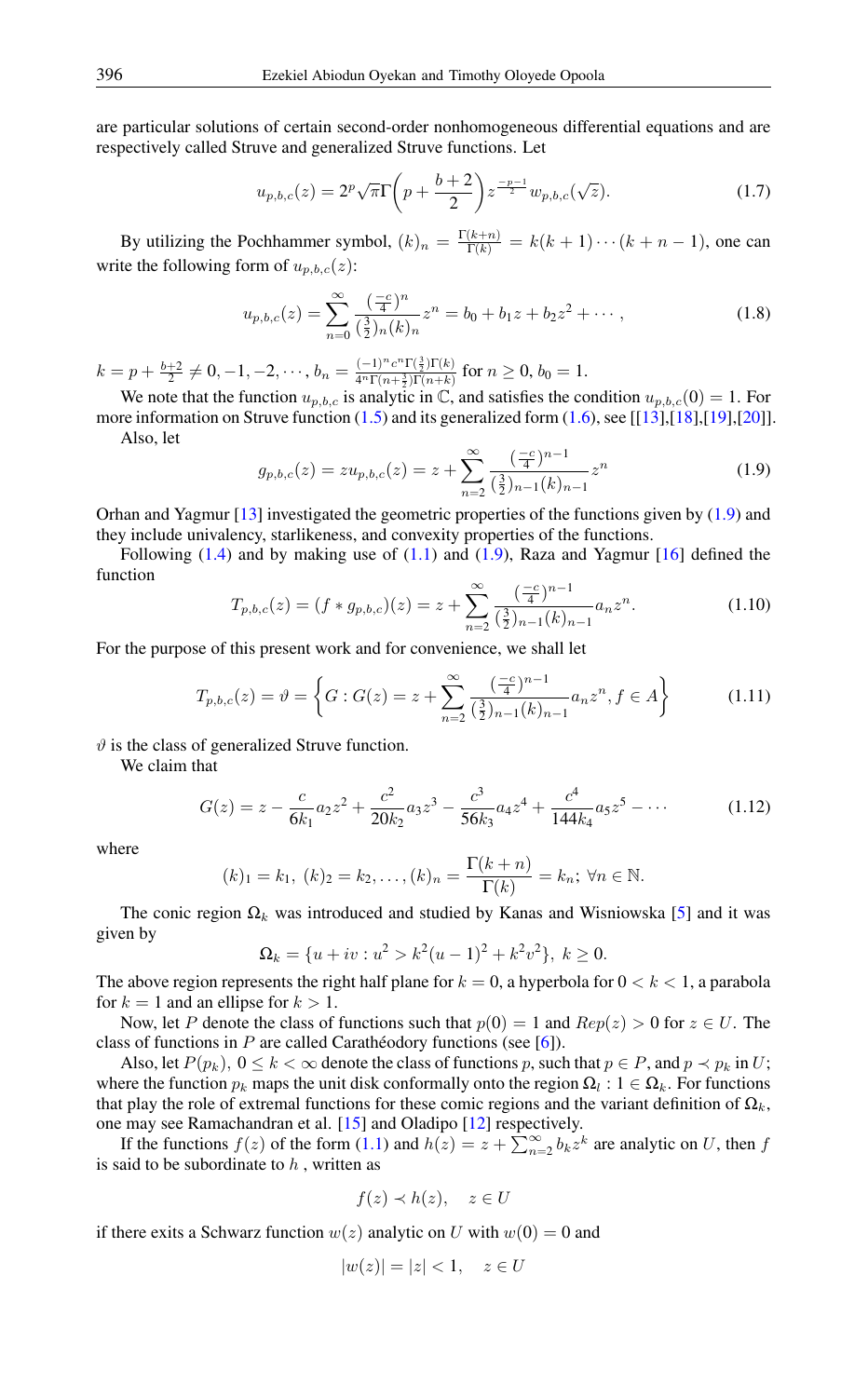such that

$$
f(z) = h(w(z)), \quad z \in U.
$$

This is known as subordination principle and the details can be found in [\[17\]](#page-10-6), [\[9\]](#page-9-4) and [\[2\]](#page-9-5). In particular, when  $h \in S$ ,

$$
f \prec h \iff f(0) = h(0)
$$
 and  $f(U) \subset h(U)$ .

As consequences of the definitions of Carathéodory functions and subordination principles, equations  $(1.2)$  and  $(1.3)$  can be written equivalently as follows:

<span id="page-2-0"></span>
$$
p(z) = \frac{zf'(z)}{f(z)} \prec p_k(z)
$$
\n(1.13)

<span id="page-2-1"></span>and

$$
p(z) = 1 + \frac{zf''(z)}{f'(z)} \prec p_k(z).
$$
 (1.14)

Therefore, by virtue of  $(1.13)$  and  $(1.14)$  and the properties of the domains, we have

<span id="page-2-2"></span>
$$
Re(p(z)) > Re(p_k(z)) > \frac{k}{k+1}.
$$

The  $q^{th}$  Hankel determinant for  $q \ge 1$  and  $n \ge 1$  is stated by Nooman and Thomas [\[10\]](#page-9-6) as

$$
H_q(n) = \begin{vmatrix} a_n & a_{n+1} & \cdots & a_{n+q+1} \\ a_{n+1} & \cdots & \cdots & a_{n+q} \\ \vdots & \vdots & \vdots & \vdots \\ a_{n+q-1} & a_{n+q} & \cdots & a_{n+2(q-1)} \end{vmatrix}.
$$
 (1.15)

Many authors including but not limited to  $[11, 3, 7]$  $[11, 3, 7]$  $[11, 3, 7]$  $[11, 3, 7]$  $[11, 3, 7]$  have considered the determinant given by [\(1.15\)](#page-2-2). It is very obvious from  $H_q(n)$  that  $H_2(1)$  is the Fekete-Szegö functional. For  $f \in S$ , and  $\mu$  a real number, Fekete and Szegö further generalized estimate  $|a_3 - \mu a_2^2|$ .

We now use the concept of starlike, convex and conic region to give the following definitions:

**Definition 1.1.** A function  $f \in A$  is said to be in the class  $\mathcal{KS}^*$  if the following subordinate hold

$$
\frac{zG'(z)}{G(z)} \prec p_k(z), \quad z \in U. \tag{1.16}
$$

**Definition 1.2.** A function  $f \in A$  is said to be in the class  $\mathcal{X}C$  if the following subordination hold

$$
1 + \frac{zG''(z)}{G'(z)} \prec p_k(z), \quad z \in U. \tag{1.17}
$$

Thus, it follows that  $f \in \mathcal{KC} \iff zf' \in \mathcal{KS}^*$ .

Our focus in this paper is to determine Hankel coefficient estimates for the functions in the classes  $XS^*$  and  $XC$ .

## 2 Preliminaries and Definitions

Some basic results which are relevant to our main results shall be stated as lemmas to set a good background for the works in this paper.

Arising from the definition of class P, of all functions p analytic in U for which  $Re(p(z)) > 0$ and for  $z \in U$ , we let

<span id="page-2-3"></span>
$$
p(z) = 1 + c_1 z + c_2 z^2 + \cdots
$$
 (2.1)

<span id="page-2-4"></span>**Lemma 2.1.** *[\[14\]](#page-10-7) If*  $p \in P$ *, then*  $|c_k| \leq 2$  *for each*  $k$ *.*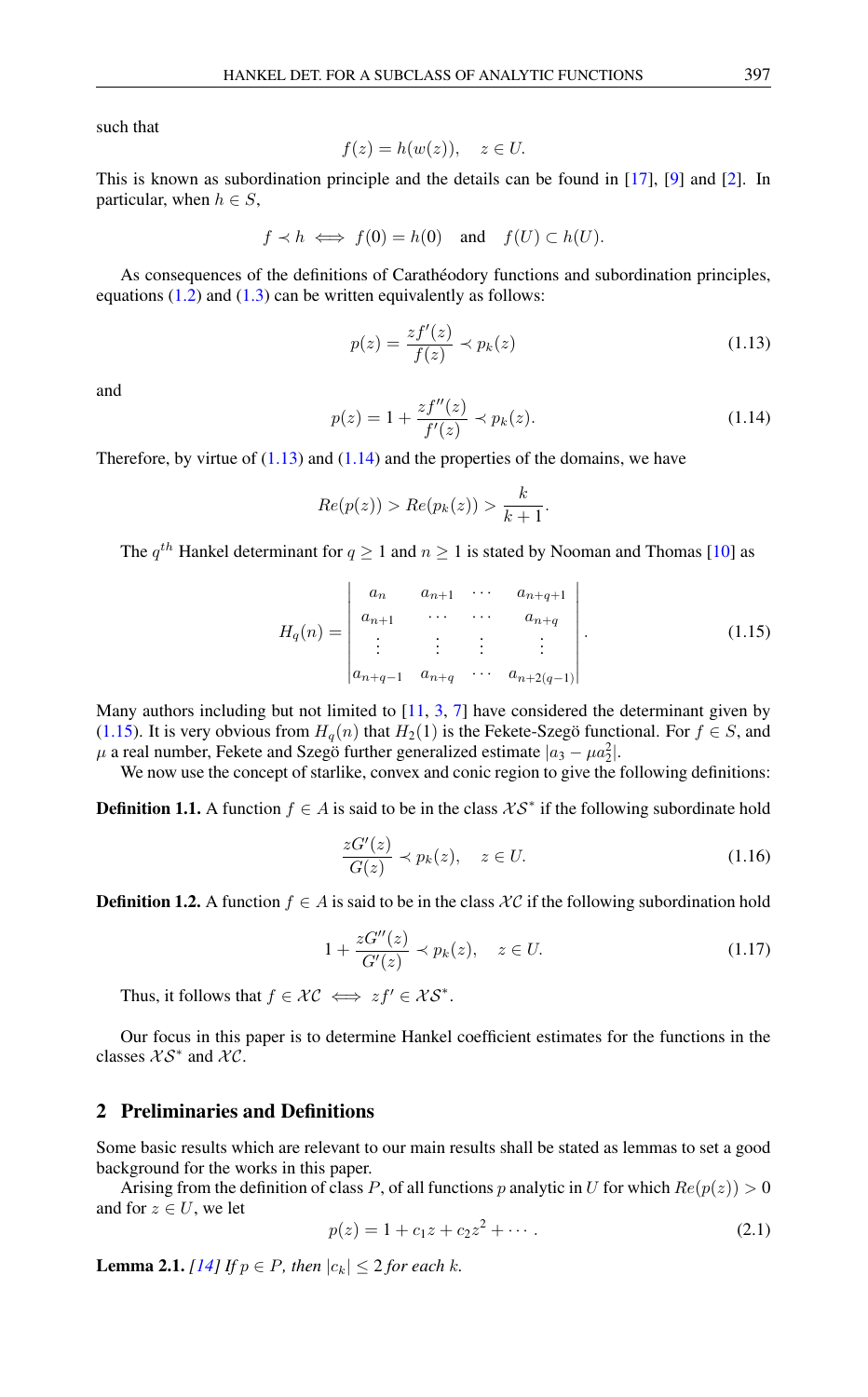**Lemma 2.2.** *[\[1\]](#page-9-10) Let*  $p \in P$ *. Then* 

$$
\left|c_2 - \sigma \frac{c_1^2}{2}\right| \le \begin{cases} 2(1-\sigma), & if \quad \sigma \le 0 \\ 2, & if \quad 0 \le \sigma \le 2 \\ 2(\sigma - 1), & if \quad \sigma \ge 2 \end{cases}
$$

<span id="page-3-0"></span>**Lemma 2.3.** *[\[8\]](#page-9-11)* Let the function  $p \in P$  be given by the power series [\(2.1\)](#page-2-3), then

$$
2c_2 = c_1^2 + x(4 - c_1^2) \tag{2.2}
$$

*for some*  $x, |x| \leq 1$  *and* 

$$
4c_3 = c_1^3 + 2(4 - c_1^2)c_1x - c_1(4 - c_1^2)x^2 + 2(4 - c_1^2)(1 - |x|^2)z
$$
\n(2.3)

*for some*  $z, |z| \leq 1$ .

**Lemma 2.4.** [\[4\]](#page-9-12) Let  $0 \leq k < \infty$ , be fixed and  $p_k$  be the Riemann map of  $\mathbb{D} \subset \mathbb{C}$  onto  $\Omega_k$ , satisfying  $p_k(0) = 1$  and  $Re(p'_k(0)) \ge 0$ . If  $p_k(z) = 1 + P_1z + P_2z^2 + \cdots$ , then

$$
P_k(z) = \begin{cases} \frac{2A^2}{1-K^2} & \text{for } 0 < k < 1, \\ \frac{8}{\pi^2} & \text{for } k = 1, \\ \frac{4}{4(k^2-1)K^2(k)(1+k)\sqrt{k}} & \text{for } k > 1. \end{cases}
$$
 (2.4)

<span id="page-3-1"></span>**Lemma 2.5.** For  $n \in \mathbb{N}$ ,  $k = p + \frac{b+2}{2} \neq 0, -1, -2, \cdots$  and  $p, b \in \mathbb{C}$ . If  $(k)_1 = k_1$ ,  $(k)_2 =$  $(k_2,\cdots,(k)_n=\frac{\Gamma(k+n)}{\Gamma(k)}\equiv k(k+1)\cdots(k+n-1)$ , then the following assertions are true:

- *(i) If*  $p = -1$  *and*  $b = 2$ *, then*  $k_1 = 1$ *,*
- *(ii) If*  $p = -1$  *and*  $b = 2$ *, then*  $k_2 = 2$ *,*
- *(iii) If*  $p = -1$  *and*  $b = 2$ *, then*  $k_3 = 6$ *.*

**Proof.** (i) Let the assumption of the Lemma 2.5 holds. Then  $k_1 = (k)_1 = k$ . So that by definition,

$$
k = p + \frac{b+2}{2} = \frac{2p+b+2}{2} = 1
$$

when  $p = -1, b = 2$ .

(ii) Let the assumption of the Lemma 2.5 holds. Then  $k_2 = (k)_2 = k(k+1)$ . So that by definition

$$
k(k+1) = \left(\frac{2p+b+2}{2}\right)\left(\frac{2p+b+2}{2}+1\right) = \left(\frac{2p+b+2}{2}\right)\left(\frac{2p+b+4}{2}\right) = 2,
$$

when  $p = -1, b = 2$ .

(iii) Let the assumption of the Lemma 2.5 holds. Then  $k_3 = (k)_3 = k(k + 1)(k + 2)$ . So that by definition

$$
k(k+1)(k+2) = {2p+b+2 \choose 2} {2p+b+4 \choose 2} {2p+b+2 \choose 2} = {2p+b+2 \choose 2} {2p+b+4 \choose 2} {2p+b+6 \choose 2} = 6,
$$

when  $p = -1, b = 2$ .

In what follows, we shall state and proof the main results in this paper. We are motivated by the results in [\[15\]](#page-10-5).

$$
\Box
$$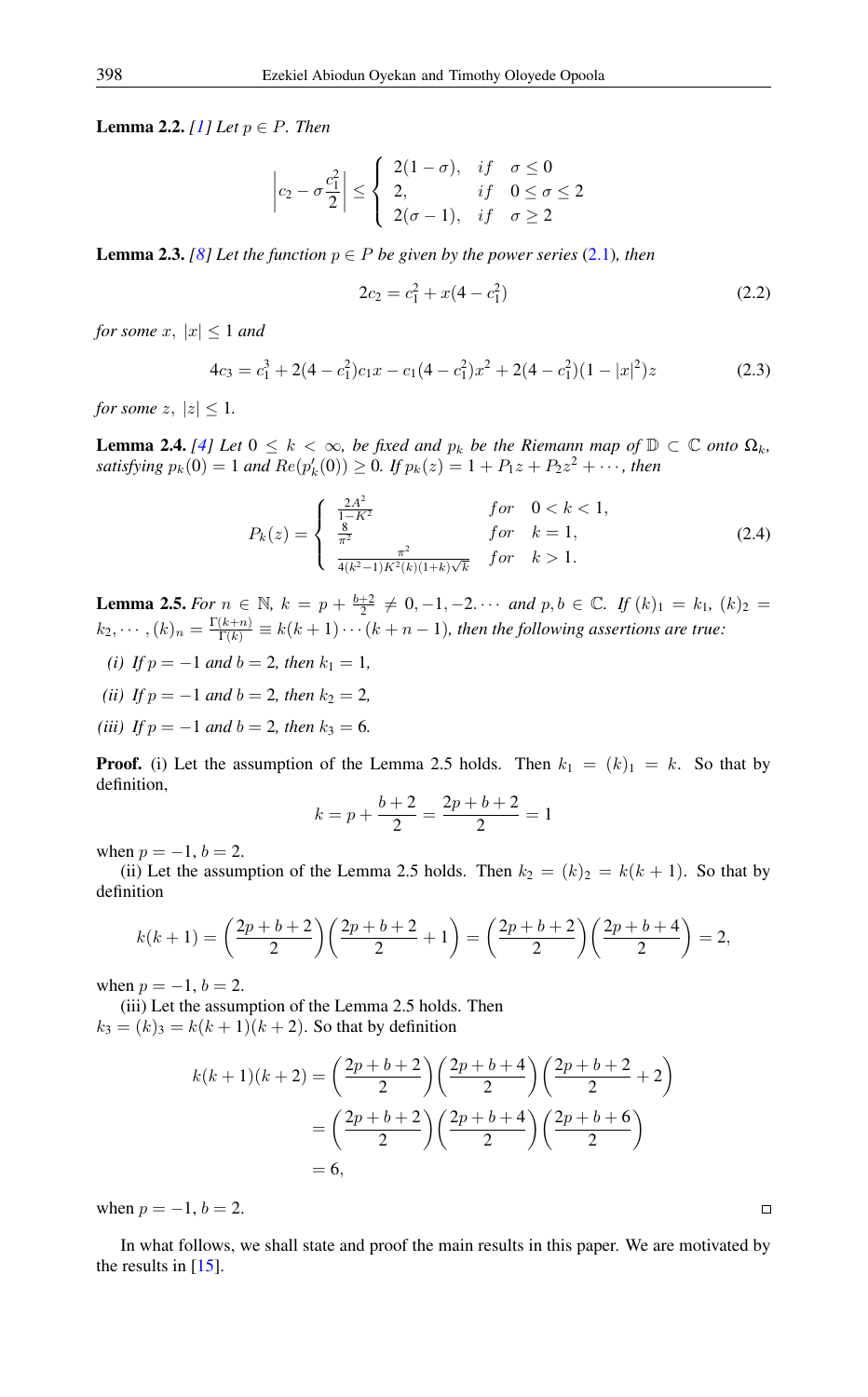## 3 Main Results

**Theorem 3.1.** *If*  $f \in \mathcal{KS}^*$ , *then* 

$$
|a_2 a_4 - a_3^2| \le \psi \nabla^2 + \sigma \nabla + \frac{100k_2^2}{c^4} P_1^2
$$
  

$$
\psi = \lambda - \mu - \frac{7k_3}{16} P_1^2 + \frac{25k_2^2}{4c^4} P_1^2, \sigma = 4\mu + \left(\frac{7k_3}{4} - \frac{50k_2^2}{c^4} P_1^2\right) \text{ and}
$$
  

$$
\nabla = \frac{\left(\frac{200k_2^2 - 7k_3c^4}{2c^4}\right) P_1^2 - 8\mu}{4\lambda - 4\mu - \left(\frac{7k_3c^4 - 100k_2^2}{4c^4}\right)} P_1^2.
$$

**Proof.** Let  $f \in \mathcal{KS}^*$ , then

where

$$
p_k(z) = 1 + P_1 z + P_2 z^2 + \cdots
$$

By virtue of subordination relation [\(3.1\)](#page-4-0), it can be seen that the function  $p(z)$  given by

<span id="page-4-0"></span> $z\frac{G'(z)}{G(z)}$ 

$$
p(z) = \frac{1 + p_k^{-1}(q(z))}{1 - p_k^{-1}(q(z))} = 1 + c_1 z + c_2 z^2 + \cdots, \quad q(0) = 0, \ |q(z)| < 1
$$

is analytic and has positive real part in  $U$ . We also have that

<span id="page-4-1"></span>
$$
z\frac{G'(z)}{G(z)} = p_k\left(\frac{p(z)-1}{p(z)+1}\right), \quad z \in U
$$
\n(3.2)

 $\frac{\partial}{\partial z}(z) \prec p_k(z)$  (3.1)

is analytic and has positive real part in U.

From [\(3.2\)](#page-4-1), we have that

$$
zG'(z) = G(z)p_k\left(\frac{p(z)-1}{p(z)+1}\right), \quad z \in U.
$$
\n(3.3)

By simple calculation, we get

$$
1 - \frac{c}{3k_1}a_2z + \frac{3c^2}{20k_2}a_3z^2 - \frac{c^3}{14k_3}a_4z^3 + \frac{5c^4}{144k_4}a_5z^4 - \cdots
$$

$$
= \left(1 - \frac{c}{6k_1}a_2z + \frac{c^2}{20k_2}a_3z^2 - \frac{c^3}{56k_3}a_4z^3 + \frac{c^4}{144k_4}a_5z^4 - \cdots\right) \times \left[1 + \frac{p_1c_1}{2}z + \left(\frac{p_1c_2}{2} - \frac{p_1c_1^2}{4} + \frac{p_2c_1^2}{4}\right)z^2\right].
$$
 (3.4)

In order to determine  $a_2$ ,  $a_3$  and  $a_4$ , we equate the like terms in [\(3.4\)](#page-4-2) as follows: for  $a_2$ , we have

<span id="page-4-3"></span><span id="page-4-2"></span>
$$
-\frac{c}{3k_1}a_2z = \left(\frac{3k_1P_1c_1 - 2ca_2}{6k_1}\right)z,
$$
\n(3.5)

for  $a_3$ , we have

<span id="page-4-5"></span><span id="page-4-4"></span>
$$
\frac{3c^2}{20k_2}a_3z^2 = \frac{c^2}{20k_2}a_3z^2 - \frac{cP_1c_1}{12k_1}a_2z^2 + \left(\frac{P_1c_2}{2} - \frac{P_1c_1^2}{4} + \frac{P_2c_1^2}{4}\right)z^2\tag{3.6}
$$

and for  $a_4$ , we have

$$
-\frac{c^3}{14k_3}a_4z^3 = \frac{c^2P_1c_1}{40k_2}a_3z^3 - \frac{c^3}{56k_3}a_4z^3 - \frac{c}{6k_1}a_2\left(\frac{P_1c_2}{2} - \frac{P_1c_1^2}{4} + \frac{P_2c_1^2}{4}\right)z^3. \tag{3.7}
$$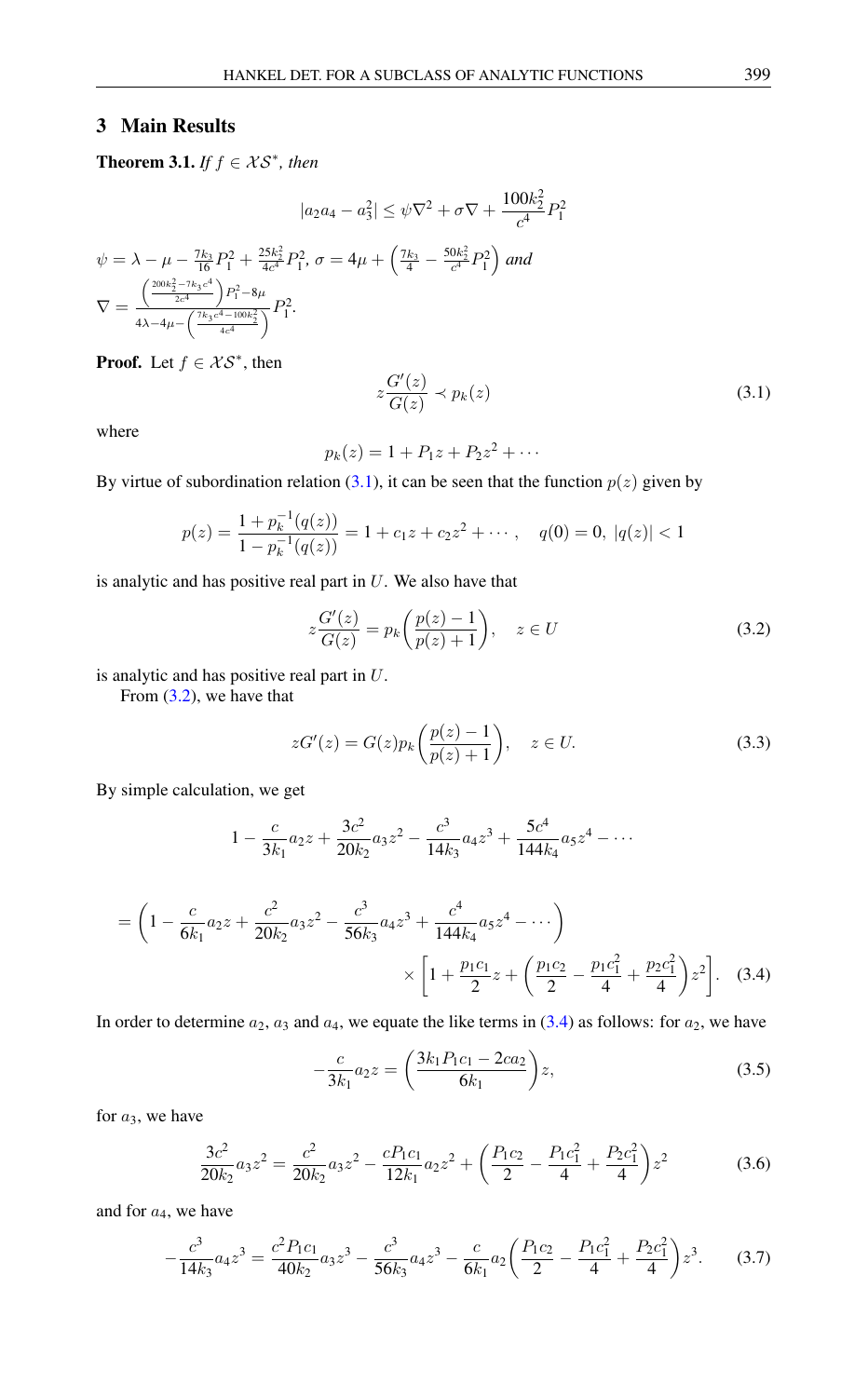A little computation on  $(3.5)$ ,  $(3.6)$  and  $(3.7)$  yields the following:

$$
a_2 = -\frac{3k_1P_1c_1}{c}
$$
  
\n
$$
a_3 = \frac{5}{2c^2}(P_1^2 - P_1 + P_2)k_2c_1^2 + \frac{5}{c^2}k_2P_1c_2
$$
  
\n
$$
a_4 = \frac{7k_3}{6c^3k_1}\bigg[4P_2 - 2P_3 - 2P_1 - P_1^3 + 3P_1^2 - 3P_1P_2\bigg]c_1^3 - \frac{7k_3}{6c^2k_1}\bigg[4P_2 - 4P_1 + 3P_1^2\bigg]c_1c_2 - \frac{7k_3}{6k_1}P_1c_3.
$$

For the purpose of brevity, we let

$$
A(P) = P_1^2 - P_1 + P_2, B(P) = 4P_2 - 2P_3 - 2P_1 - P_1^3 + 3P_1^2 - 3P_1P_2
$$

and  $C(P) = 4P_2 - 4P_1 + 3P_1^2$ , so that

<span id="page-5-3"></span><span id="page-5-2"></span><span id="page-5-1"></span><span id="page-5-0"></span>
$$
a_2 = -\frac{3k_1 P_1 c_1}{c} \tag{3.8}
$$

$$
a_3 = \frac{5}{2c^2}A(P) + \frac{5}{c^2}k_2P_1c_2
$$
\n(3.9)

$$
a_4 = \frac{7k_3}{6c^3k_1}B(P)c_1^3 - \frac{7k_3}{6c^2k_1}C(P)c_1c_2 - \frac{7k_3}{6k_1}P_1c_3.
$$
 (3.10)

Now, from [\(3.8\)](#page-5-0), [\(3.9\)](#page-5-1) and [\(3.10\)](#page-5-2), we have that

$$
a_2 a_4 = -\frac{7k_3}{4c^3} B(P) P_1 c_1^4 + \frac{7k_3}{4c^2} C(P) P_1 c_1^2 c_2 + \frac{7k_3}{4} P_1^2 c_1 c_3 \tag{3.11}
$$

$$
a_3^2 = \frac{25}{4c^4}A(P)^2k_2^2c_1^4 + \frac{25}{c^4}\left(A(P)k_2^2P_1c_1^2c_2 + k_2^2P_1^2c_2^2\right).
$$
 (3.12)

Therefore,

$$
a_2 a_4 - a_3^2 = \left(-\frac{7k_3}{4c^3}B(P)P_1 - \frac{25}{4c^4}A(P)^2k_2^2\right)c_1^4 + \left(\frac{7k_3}{4c^2}C(P)P_1 - \frac{25}{4c^4}A(P)P_1k_2^2\right)c_1^2c_2 - \frac{25}{4c^4}P_1^2k_2^2c_2^2 + \frac{7k_3}{4}P_1^2c_1c_3. \quad (3.13)
$$

Substituting for  $c_2$  and  $c_3$  from Lemma [2.3](#page-3-0) into [\(3.13\)](#page-5-3) and letting  $c_1 = t$  we get

$$
a_2a_4 - a_3^2 = \left[ \frac{-7k_3}{4c^3} B(P)P_1 - \frac{25}{4c^4} A(P)^2 k_2^2 + \frac{7k_3}{8c^2} C(P)P_1 - \frac{25}{2c^4} A(P)P_1 k_2^2 + \left( \frac{7k_3c^4 - 100k_2^2}{16c^4} \right) P_1^2 \right] t^4 + \left[ \frac{7k_3}{8c^2} C(P)P_1 - \frac{25}{2c^4} A(P)P_1 k_2^2 + \left( \frac{7k_3}{8} - \frac{25k_2^2}{2c^4} \right) P_1^2 \right] t^2 (4 - t^2)x - \frac{7k_3}{16} P_1^2 (4 - t^2) t^2 x^2 - \frac{25k_2^2}{4c^4} P_1^2 (4 - t^2)^2 x^2 + \frac{7k_3}{8} P_1^2 t (4 - t^2) (1 - |x|^2) z.
$$
\n(3.14)

Since  $|t| = |c_1| \le 2$  by making use of Lemma [2.1,](#page-2-4) we may assume without restriction that  $0 \le t \le 2$ . Then using the triangle inequality with  $\rho = |x|$ , we obtain

$$
|a_2 a_4 - a_3^2| \leq \lambda t^4 + \mu t^2 (4 - t^2)\rho + \frac{7k_3}{16} P_1^2 t^2 (4 - t^2)\rho^2
$$
  
+ 
$$
\frac{25k_2^2}{4c^4} P_1^2 (4 - t^2)^2 \rho^2 + \frac{7k_3}{8} P_1^2 t (4 - t^2)(1 - \rho^2)
$$
  
=  $F(t, \rho, k_n), \quad (n = 2, 3)$  (3.15)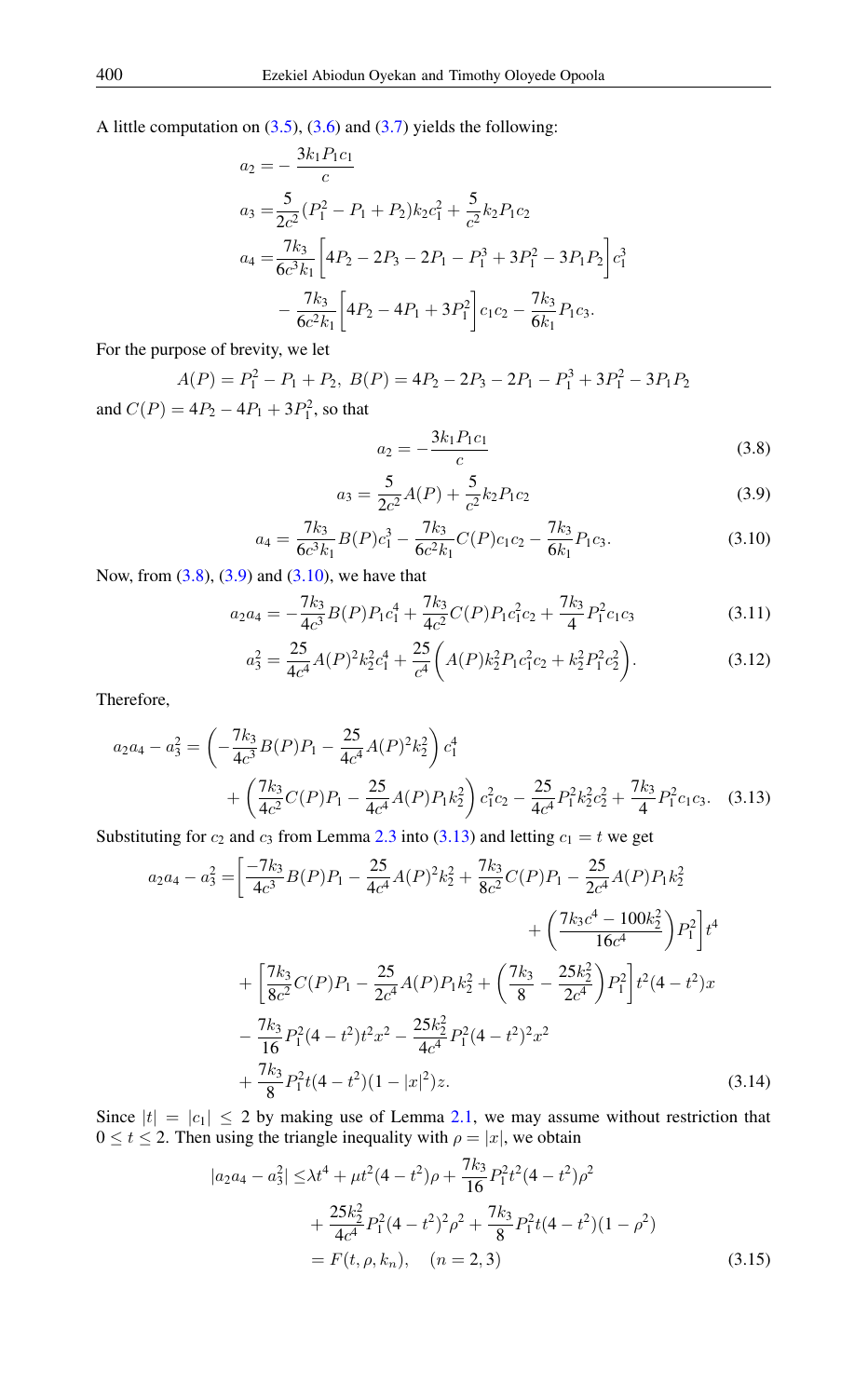where

$$
\lambda = \frac{-7k_3}{4c^3}B(P)P_1 - \frac{25}{4c^4}A(P)^2k_2^2 + \frac{7k_3}{8c^2}C(P)P_1 - \frac{25}{2c^4}A(P)P_1k_2^2 + \left(\frac{7k_3c^4 - 100k_2^2}{16c^4}\right)P_1^2
$$

and

$$
\mu = \frac{7k_3}{8c^2}C(P)P_1 - \frac{25}{2c^4}A(P)P_1k_2^2 + \left(\frac{7k_3}{8} - \frac{25k_2^2}{2c^4}\right)P_1^2.
$$

Then

$$
\frac{\partial F}{\partial \rho} = \mu t^2 (4 - t^2) + \frac{7k_3}{8} P_1^2 t^2 (4 - t^2) \rho + \frac{25A(P)k_2^2}{2c^4} P_1^2 t^2 (4 - t^2) \rho - \frac{7k_3}{4} P_1^2 t (4 - t^2) \rho.
$$

Clearly,  $\frac{\partial F}{\partial \rho} > 0$  which shows that  $F(t, k_n, \rho)$  is an increasing function on the interval [0, 1]. This implies that the maximum occurs at  $\rho = 1$ . Therefore

$$
\max F(t, k_n, \rho) = F(t, k_n, 1) = H(t, k_n).
$$

Now,

$$
F(t, k_n, 1) = H(t, k_n) = \lambda t^4 + \mu t^2 (4 - t^2) + \frac{7k_3}{16} P_1^2 t^2 (4 - t^2) + \frac{25k_2^2}{4c^4} P_1^2 (4 - t^2)^2
$$
  
=  $\left(\lambda - \mu - \frac{7k_3}{16} P_1^2 + \frac{25k_2^2}{4c^4} P_1^2\right) t^4 + \left[4\mu + \left(\frac{7k_3}{4} - \frac{50k_2^2}{c^4}\right) P_1^2\right] t^2 + \frac{100k_2^2}{c^4} P_1^2.$  (3.16)

Now,

<span id="page-6-2"></span>
$$
H(t, k_n) = \psi t^4 + \sigma t^2 + \frac{100k_2^2}{c^4} P_1^2,
$$
\n(3.17)

where

$$
\psi = \lambda - \mu - \frac{7k_3}{16}P_1^2 + \frac{25k_2^2}{4c^4}P_1^2
$$
  

$$
\sigma = 4\mu + \left(\frac{7k_3}{4} - \frac{50k_2^2}{c^4}\right)P_1^2.
$$
  

$$
H_t = 4\psi t^3 + 2\sigma t
$$
 (3.18)

<span id="page-6-1"></span><span id="page-6-0"></span>
$$
H_{tt} = 12\psi t^2 + 2\sigma < 0. \tag{3.19}
$$

For optimum value of  $H(t, k_n)$ , we consider  $H_t = 0$  so that

$$
t^{2} = \frac{\left(\frac{200k_{2}^{2} - 7k_{3}c^{4}}{2c^{4}}\right)P_{1}^{2} - 8\mu}{4\lambda - 4\mu - \left[\frac{7k_{3}c^{4} - 100k_{2}^{2}}{4c^{4}}\right]P_{1}^{2}} = \nabla.
$$
 (3.20)

Substituting the value of  $t^2$  from [\(3.20\)](#page-6-0) in [\(3.19\)](#page-6-1), it is possible to show that

$$
H_{tt} = 12 \bigg[ \lambda - \mu - \frac{7k_3 P_1^2}{4} + \frac{257 k_2^2 P_1^2}{4c^4} \bigg] \nabla + 2 \bigg[ 4\mu + \bigg( \frac{7k_3}{4} - \frac{50 k_2^2}{c^4} \bigg) P_1^2 \bigg].
$$

Therefore, by the second derivative test,  $H(t, k_n)$  has maximum value at t, where  $t^2$  is given by [\(3.20\)](#page-6-0). Substituting the obtained value of  $t^2$  in the expression [\(3.16\)](#page-6-2), which gives the maximum value of  $H(t, k_n)$  as

$$
|a_2a_4 - a_3^2| \le \psi \nabla^2 + \sigma \nabla + \frac{100k_2^2}{c^4} P_1^2.
$$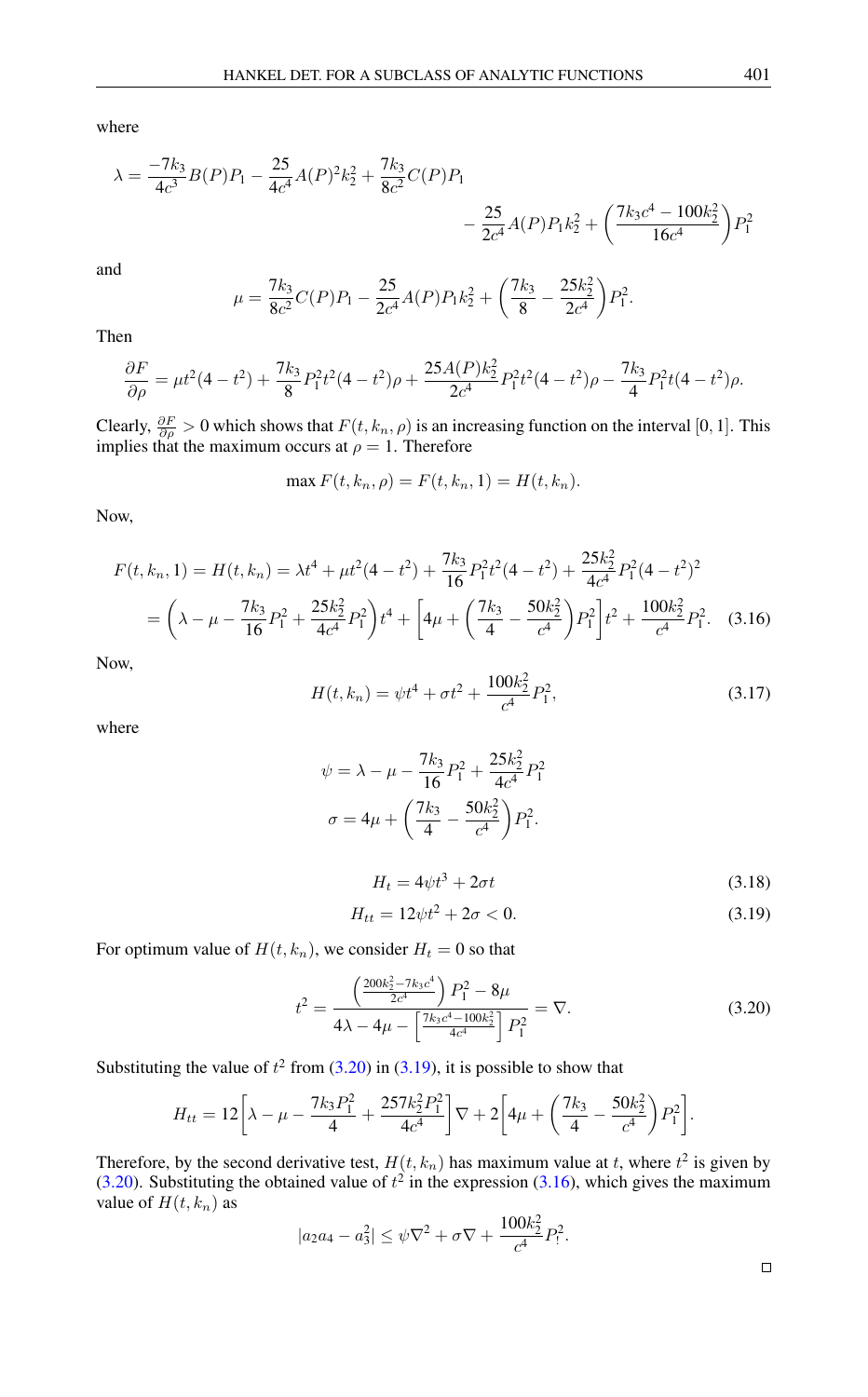**Theorem 3.2.** *If*  $f \in \mathcal{XC}$ , *then* 

$$
|a_2 a_4 - a_3^2| \le \psi_1 \nabla_1^2 + \sigma_1 \nabla_1 + \frac{100k_2^2}{9c^4} P_1^2
$$
  

$$
\psi_1 = \lambda_2 - \mu_2 - \left(\frac{7k_3}{128} + \frac{25k_2^2}{36c^4}\right) P_1^2, \ \sigma_1 = 4\mu_2 + \left(\frac{7k_3}{32} - \frac{50k_2^2}{9c^4}\right) P_1^2 \ and
$$
  

$$
\nabla_1 = \frac{\left(\frac{1600k_2^2 - 63k_3c^4}{144c^4}\right) P_1^2 - 8\mu_2}{4\lambda_2 - 4\mu_2 - \left[\frac{63k_3c^4 - 800k_2^2}{288c^4}\right]} P_1^2.
$$

**Proof.** Going by the definition of the class  $S^*$  and C, it follows that the function  $f \in \mathcal{XC}$  if and only if  $zf' \in \mathcal{KS}^*$ . Therefore by replacing  $a_n$  by  $na_n$ , in [\(3.8\)](#page-5-0), [\(3.9\)](#page-5-1) and [\(3.10\)](#page-5-2), we obtain

<span id="page-7-3"></span><span id="page-7-2"></span><span id="page-7-1"></span><span id="page-7-0"></span>
$$
a_2 = -\frac{3k_1 P_1 c_1}{2c} \tag{3.21}
$$

$$
a_3 = \frac{5}{6c^2}A(P)k_2c_1^2 + \frac{5}{3c^2}k_2P_1c_2
$$
\n(3.22)

$$
a_4 = \frac{7k_3}{24c^3k_1}B(P)c_1^3 - \frac{7k_3}{24c^2k_1}C(P)c_1c_2 - \frac{7k_3}{24k_1}P_1c_3.
$$
 (3.23)

where  $A(P)$ ,  $B(P)$  and  $C(P)$  are as defined earlier under the proof of Theorem 3.1.

From  $(3.21)$ ,  $(3.22)$  and  $(3.23)$  we have that

$$
a_2a_4 - a_3^2 = \left(-\frac{7k_3}{32c^3}B(P)P_1 - \frac{25}{36c^4}A(P)^2k_2^2\right)c_1^4 + \left(\frac{7k_3}{32c^2}C(P)P_1 - \frac{25}{9c^4}A(P)P_1k_2^2\right)c_1^2c_2 - \frac{25}{9c^4}P_1^2k_2^2c_2^2 + \frac{7k_3}{32}P_1^2c_1c_3. \quad (3.24)
$$

Substituting for  $c_2$  and  $c_3$  from Lemma [2.3](#page-3-0) into [\(3.24\)](#page-7-3) and letting  $c_1 = t$  we get

$$
a_2a_4 - a_3^2 = \left[ \frac{-7k_3}{32c^3} B(P)P_1 - \frac{25}{36c^4} A(P)^2 k_2^2 + \frac{7k_3}{64c^2} C(P)P_1 - \frac{25}{18c^4} A(P)P_1 k_2^2 + \left( \frac{63k_3c^4 - 800k_2^2}{1152c^4} \right) P_1^2 \right] t^4
$$
  
+ 
$$
\left[ \frac{7k_3}{64c^2} C(P)P_1 - \frac{25}{18c^4} A(P)P_1 k_2^2 + \left( \frac{7k_3}{64} - \frac{25k_2^2}{18c^4} \right) P_1^2 \right] t^2 (4 - t^2) x - \frac{7k_3}{128} P_1^2 (4 - t^2) t^2 x^2 - \frac{25k_2^2}{36c^4} P_1^2 (4 - t^2)^2 x^2 + \frac{7k_3}{64} P_1^2 t (4 - t^2) (1 - |x|^2) z.
$$
(3.25)

Since  $|t| = |c_1| \le 2$  by making use of Lemma [2.1,](#page-2-4) we may assume without restriction that  $0 \le t \le 2$ . Then using the triangle inequality with  $\rho = |x|$ , we obtain

$$
|a_2a_4 - a_3^2| \leq \lambda_2 t^4 + \mu_2 t^2 (4 - t^2)\rho + \frac{7k_3}{128} P_1^2 t^2 (4 - t^2)\rho^2
$$
  
+ 
$$
\frac{25k_2^2}{36c^4} P_1^2 (4 - t^2)^2 \rho^2 + \frac{7k_3}{64} P_1^2 t (4 - t^2)(1 - \rho^2)
$$
  
=  $F_2(t, \rho, k_n), \quad (n = 2, 3)$  (3.26)

where

$$
\lambda_2 = \frac{-7k_3}{32c^3}B(P)P_1 - \frac{25}{36c^4}A(P)^2k_2^2 + \frac{7k_3}{64c^2}C(P)P_1 - \frac{25}{18c^4}A(P)P_1k_2^2 + \left(\frac{63k_3c^4 - 800k_2^2}{1152c^4}\right)P_1^2
$$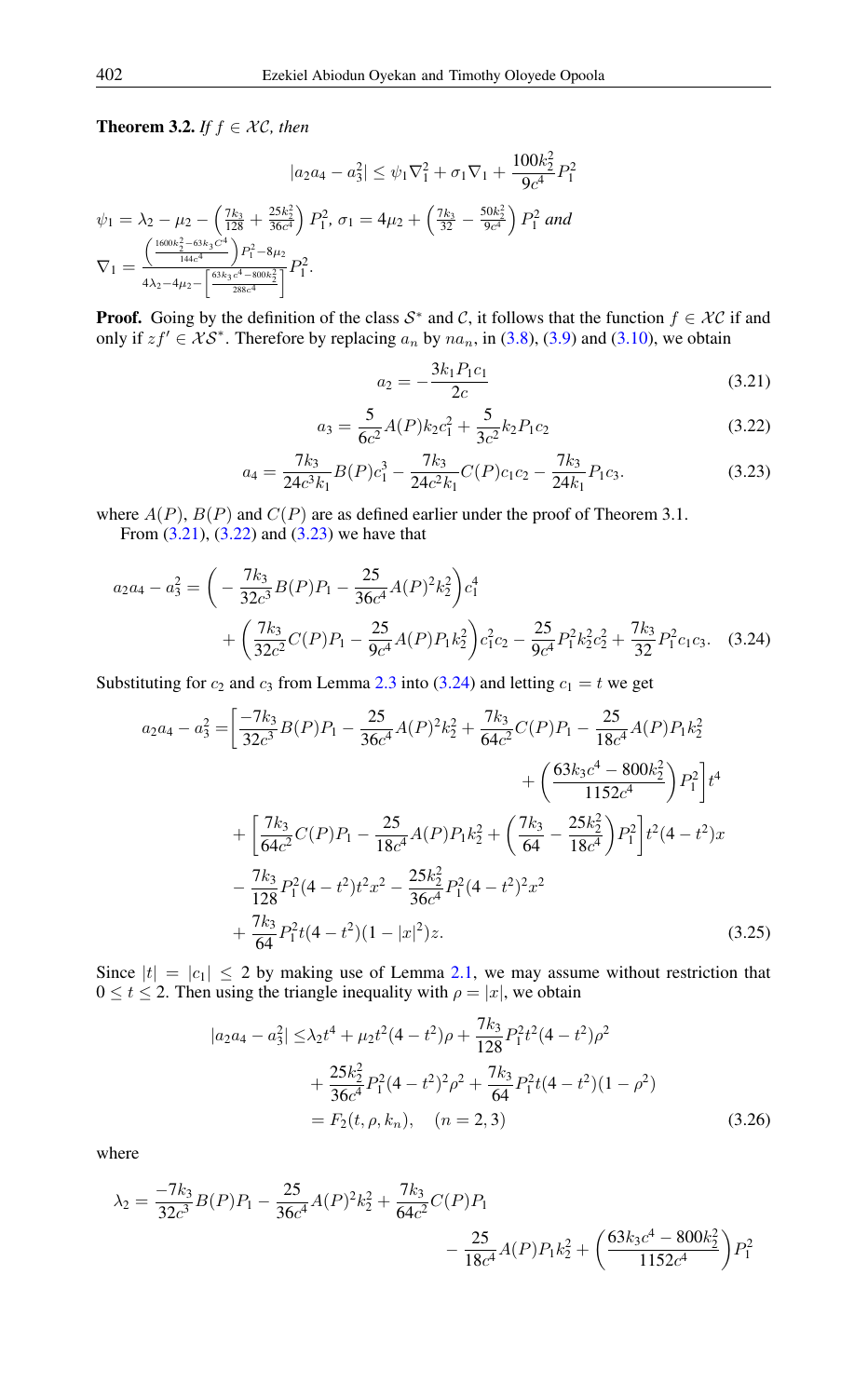and

$$
\mu_2 = \frac{7k_3}{64c^2}C(P)P_1 - \frac{25}{18c^4}A(P)P_1k_2^2 + \left(\frac{7k_2}{64} - \frac{25k_2^2}{18c^4}\right)P_1^2.
$$

Then

$$
\frac{\partial F_2}{\partial \rho} = \mu_2 t^2 (4 - t^2) + \frac{7k_3}{64} P_1^2 t^2 (4 - t^2) \rho + \frac{25k_2^2}{18c^4} P_1^2 (4 - t^2) \rho - \frac{7k_3}{32} P_1^2 t (4 - t^2).
$$

Clearly,  $\frac{\partial F_2}{\partial \rho} > 0$  which shows that  $F_2(t, k_n, \rho)$  is an increasing function on the interval [0, 1]. This implies that the maximum occurs at  $\rho = 1$ . Therefore

$$
\max F_2(t, k_n, \rho) = F_2(t, k_n, 1) = H_2(t, k_n).
$$

Now,

$$
F_2(t, k_n, 1) = H_2(t, k_n)
$$
  
=  $\lambda_2 t^4 + \mu_2 t^2 (4 - t^2) + \frac{7k_3}{128} P_1^2 t^2 (4 - t^2) + \frac{25k_2^2}{36c^4} P_1^2 (4 - t^2)^2$   
=  $\left(\lambda_2 - \mu_2 - \frac{7k_3}{128} P_1^2 + \frac{25k_2^2}{36c^4} P_1^2\right) t^4 + \left[4\mu_2 + \left(\frac{7k_3}{32} - \frac{50k_2^2}{9c^4}\right) P_1^2\right] t^2$   
+  $\frac{100k_2^2}{9c^4} P_1^2.$  (3.27)

<span id="page-8-2"></span>Now,

$$
H_2(t, k_n) = \psi_1 t^4 + \sigma_1 t^2 + \frac{100k_2^2}{9c^4} P_1^2, \quad (n = 2, 3)
$$
 (3.28)

where

$$
\psi_1 = \lambda_2 - \mu_2 - \frac{7k_3}{128} P_1^2 + \frac{25k_2^2}{36c^4} P_1^2
$$

$$
\sigma_1 = 4\mu_2 + \left(\frac{7k_3}{32} - \frac{50k_2^2}{9c^4}\right) P_1^2.
$$

<span id="page-8-1"></span><span id="page-8-0"></span>
$$
(H_2)_t = 4\psi_1 t^3 + 2\sigma_1 t \tag{3.29}
$$

$$
(H_2)_{tt} = 12\psi_1 t^2 + 2\sigma_1 < 0. \tag{3.30}
$$

For optimum value of  $H_2(t, k_n)$ , we consider  $(H_2)_t = 0$ . So that

$$
t^{2} = \frac{\left(\frac{1600k_{2}^{2} - 63k_{3}c^{4}}{144c^{4}}\right)P_{1}^{2} - 8\mu_{2}}{4\lambda_{2} - 4\mu_{2} - \left[\frac{63k_{3}c^{4} - 800k_{2}^{2}}{288c^{4}}\right]P_{1}^{2}} = \nabla_{1}.
$$
\n(3.31)

Substituting the value of  $t^2$  from [\(3.31\)](#page-8-0) in [\(3.30\)](#page-8-1), it is possible to show that

$$
(H_2)_{tt} = 12\psi_1 \nabla_1 + 2\sigma_1
$$
  
=  $\left[12\lambda_2 - 12\mu_2 - \left(\frac{21k_3}{62} - \frac{25k_2^2}{3c^4}\right)P_1^2\right] \nabla_1 + \left[8\mu_2 + \left(\frac{7k_3}{16} - \frac{100k_2^2}{9c^4}\right)P_1^2\right] < 0.$ 

Therefore, by the second derivative test,  $H_2(t, k_n)$  has maximum value at t, where  $t^2$  is given by [\(3.31\)](#page-8-0). Substituting the obtained value of  $t^2$  in the expression [\(3.28\)](#page-8-2), which gives the maximum value of  $H_2(t, k_n)$  as

$$
|a_2a_4 - a_3^2| \le \psi_1 \nabla_1^2 + \sigma_1 \nabla_1 + \frac{100k_2^2}{9c^4} P_1^2.
$$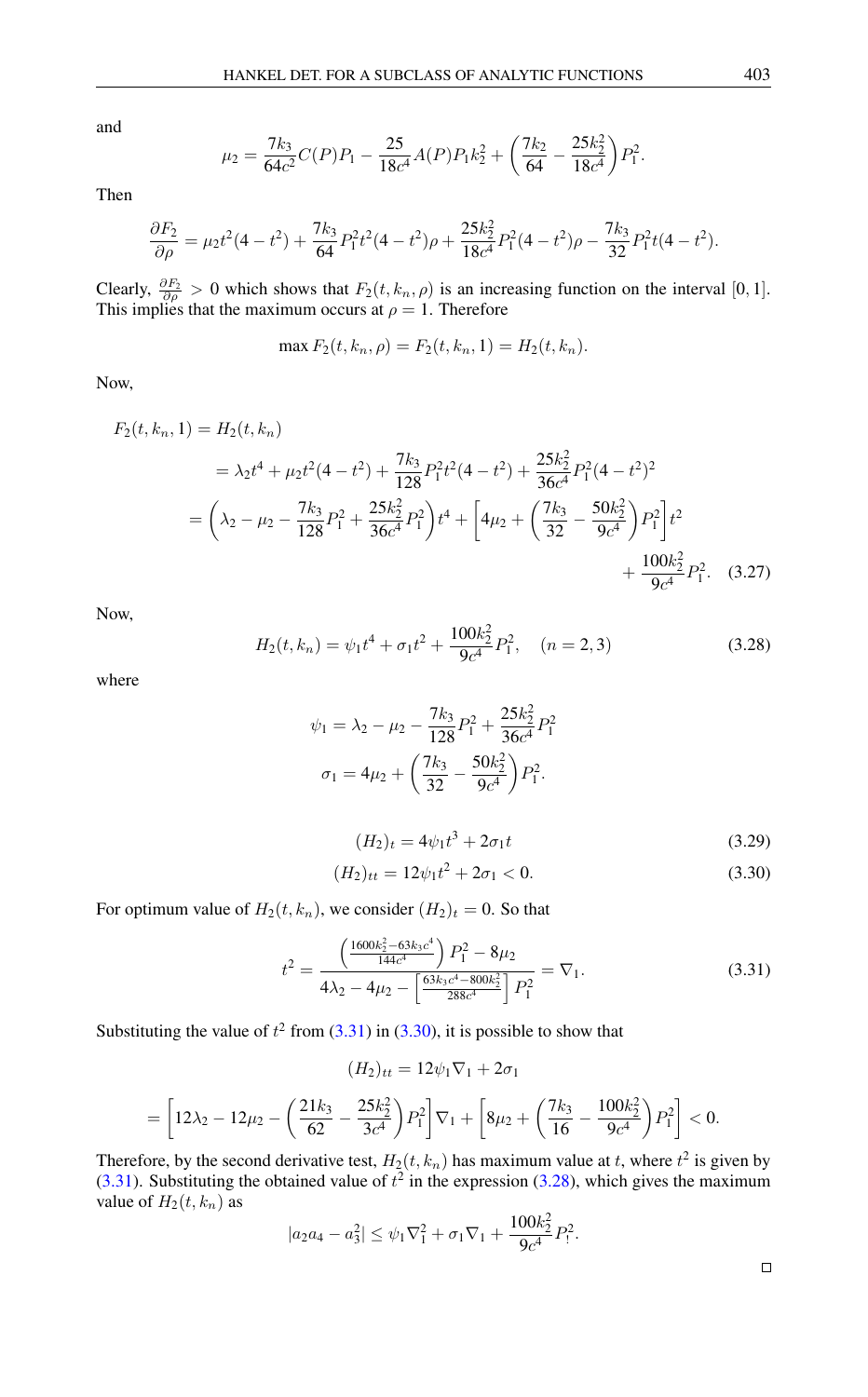#### 4 Applications

In this section, we shall exhibit some interesting consequences of our results as applications.

By making use of Lemma [2.5](#page-3-1) and letting  $c = 2$  in Theorem 3.1 and Theorem 3.2 we have the following:

Corollary 4.1. *If*  $f \in \mathcal{ES}^*$ , then

$$
|a_2a_4 - a_3^2| \le \psi \nabla^2 + \sigma \nabla + 25P_1^2
$$

 $\psi = \lambda - \mu - \frac{17}{16}P_1^2$ ,  $\sigma = 4\mu - 2P_1^2$  and  $\nabla = \frac{4p_1^2 - 8\mu}{4\lambda - 4\mu - \frac{17}{4}P_1^2}$ .

Which corresponds to the result in Ramachandran et al. [[\[15\]](#page-10-5), Theorem 1] when  $\psi = \eta$ ,  $\sigma = \vartheta$  and  $\nabla = B$ .

**Corollary 4.2.** *If*  $f \in \mathcal{EC}$ , *then* 

$$
|a_2a_4 - a_3^2| \le \psi_1\nabla_1^2 + \sigma_1\nabla_1 + \frac{25}{9}P_1^2
$$

 $\psi_1 = \lambda_2 - \mu_2 - \frac{89}{576}P_1^2$ ,  $\sigma_1 = 4\mu_2 - \frac{11}{144}P_1^2$  and  $\nabla_1 = \frac{\frac{11}{72}P_1^2 - 8\mu_2}{4\lambda_2 - 4\mu_2 - \frac{89}{144}}$  $\frac{72^{11}-6\mu_2}{4\lambda_2-4\mu_2-\frac{89}{144}P_1^2}$ 

Which corresponds to the result in Ramachandran et al. [[\[15\]](#page-10-5), Theorem 2] when  $\psi = \eta$ ,  $\sigma = \vartheta$  and  $\nabla_1 = B_1$ .

## 5 Conclusion

Generalized Struve function has been used to define new subclasses of analytic and univalent functions and the upper bounds for the second Hankel determinants are obtained. The upper estimates obtained are the best possible. Some earlier known results, which are special cases of the results obtained are pointed out as applications.

## <span id="page-9-0"></span>References

- <span id="page-9-10"></span>[1] Babalola, K. O. and Opoola, T. O. On the coefficients of a certain class of analytic functions. Edited by Dragomir, S. S. & Sofo, A. in *Advances in Inequalities for Series* (pp.1–13). Nova Science Publishers, Inc, Hauppauge, New York, 2008.
- <span id="page-9-5"></span>[2] Duren, P. L. *Univalent Functions.* Springer-Verlag, New York, 1983.
- <span id="page-9-8"></span>[3] Ehrenborg, R. *The Hankel determinant of exponential polynomials,* Amer. Math. Monthly, 107 (2000), 557-560.
- <span id="page-9-12"></span>[4] Kanas, S. *Coefficient estimates in subclasses of the Carathéodory class related to conical domains,* Acta Math. Univ. Comenianae, 74 (2005), 149-161.
- <span id="page-9-1"></span>[5] Kanas, S. and Wisniowska, A. *Conic regions and k-uniform convexity,* J. Comput. Appl. Math., 105(1) (1999), 327-336.
- <span id="page-9-2"></span>[6] Kim, I. H. and Cho, N. E. *Sufficient conditions for Carathéodory functions,* Comput. Math. Appl., 59 (2010), 2067-2073.
- <span id="page-9-9"></span>[7] Layman J. W. *The Hankel transform and some of its properties,* J. Integer Seq., 4, (2001), 1-11.
- <span id="page-9-11"></span>[8] Libera, R. J. and Zlotkiewicz, E. J. *Coefficient bounds for the inverse of a function with derivative in P.* Proc. Amer. Math. Soc., 87(2) (1983), 251-257.
- <span id="page-9-4"></span>[9] Miller, S. S. and Mocanu, P. T. *Differential Subordinations: Theory and Applications.* Series of Monographs and Text Books in Pure and Applied Mathematics, New York, 2000.
- <span id="page-9-6"></span>[10] Nooman, J. W. and Thomas, D. K. *On the second Hankel determinant of areally mean* p*-valent functions,* Trans. Amer. Math. Soc., 223 (1976), 337-346.
- <span id="page-9-7"></span>[11] Noor K. I. *Hankel determinant problem for the class of functions with bounded boundary rotation,* Rev. Roumaine Math. Pures Appl., 28(8) (1983), 731-739.
- <span id="page-9-3"></span>[12] Oladipo, A. T. *Bounds for Poisson and neutrosophic Poisson distributions associated with Chebyshev polynomials,* Palestine J. Math., 10(1) (2021), 169-174.